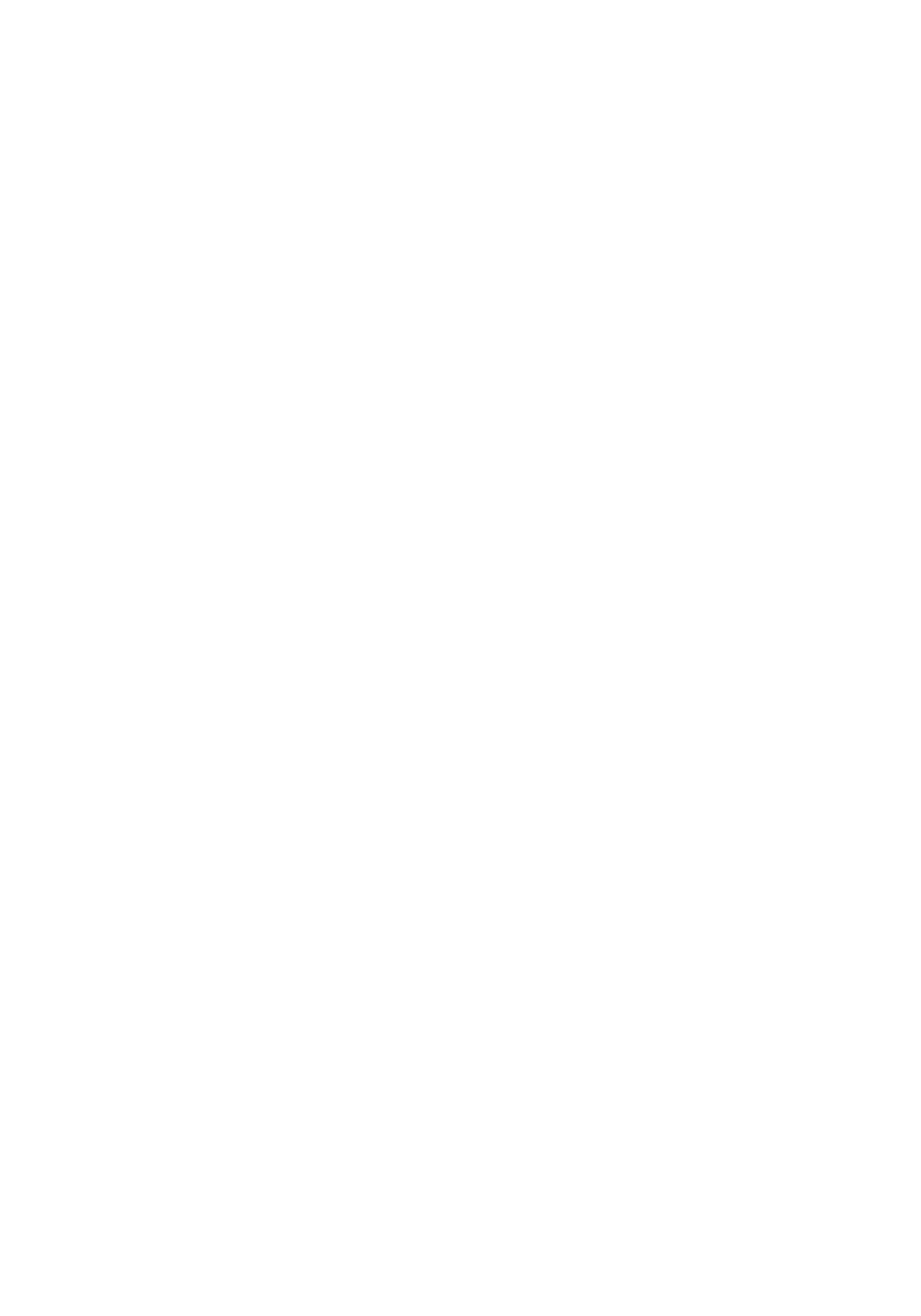## Del Pezzo and K3 surfaces

Valery Alexeev and Viacheslav V. Nikulin

UNIVERSITY OF GEORGIA, ATHENS, GA 30602, USA E-mail address: valery@math.uga. edu

DEPT. OF PURE MATH., UNIVER. OF LIVERPOOL,XW LIVERPOOL L69 3BX, UK; STEKLOV MATH. INST., UL. GUBKINA 8, Moscow 117966, GSP-I, RUSSIA

E-mail address: vnikulin@liv. ac. uk, vvnikulin@list. ru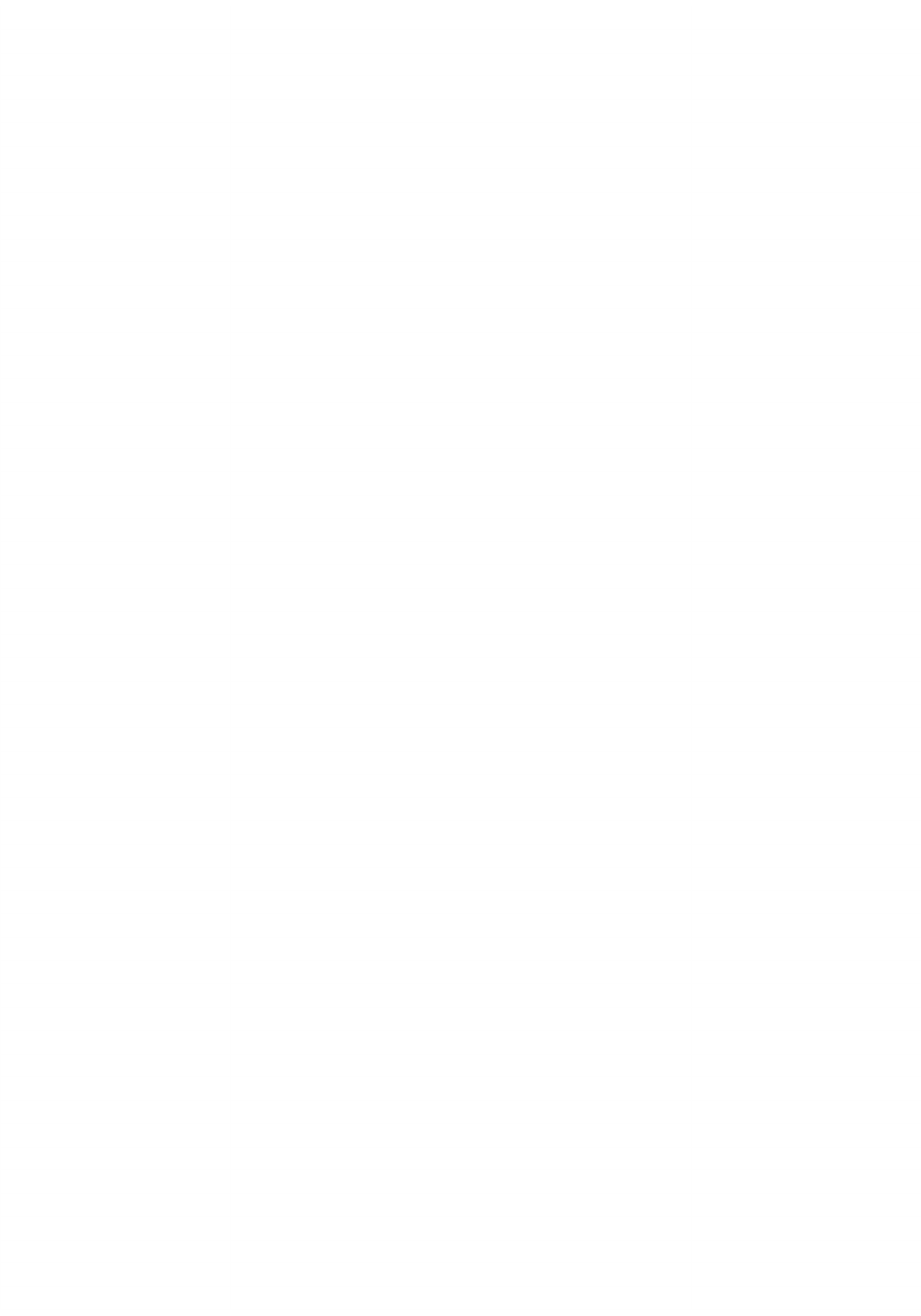# **MSJ Memoirs**

# Mathematical Society of Japan



Valery Alexeev and Viacheslav V. Nikulin



Volume 15 2006